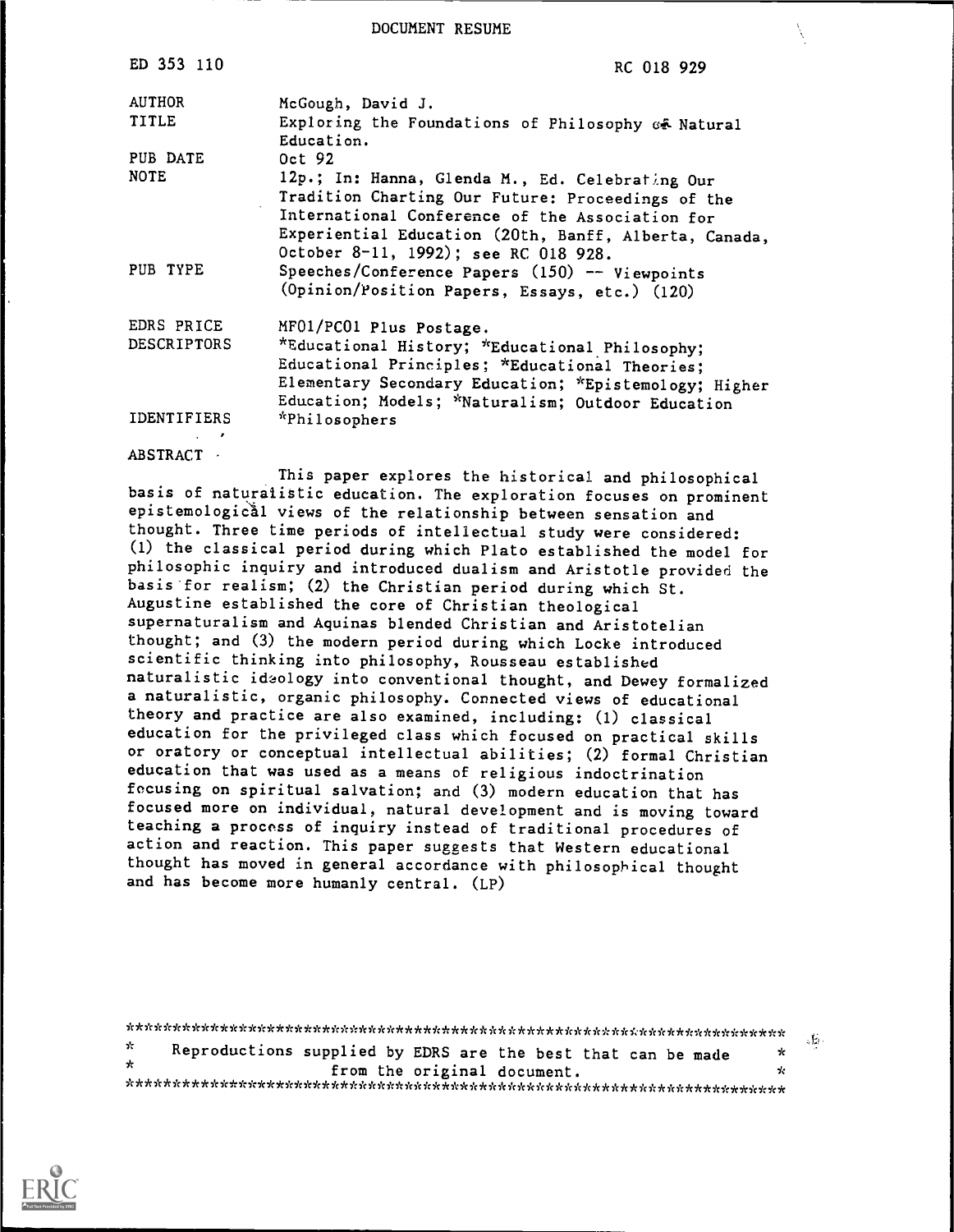EXPLORING THE FOUNDATIONS OF PHILOSOPHY OF NATURAL EDUCATION

"PERMISSION TO REPRODUCE THIS MATERIAL HAS BEEN GRANTED BY

Barbara Boles

TO THE EDUCATIONAL RESOURCES INFORMATION CENTER (ERIC)."

#### Abstract

David J. McGough Voyageur Outward Bound School 10900 Cedar Lake Road Minnetonka, MN 55343 (612) 542-9255 or (800) 328-2943

U.S. DEPARTMENT OF EDUCATION Office of Educational Research and Improven EDUCATIONAL RESOURCES INFORMATION

CENTER (ERIC)<br>
of this document has been reproduced as<br>
received from the person or organization<br>
originating it

O Minor changes have been made to improve reproduction Quality

Points of view or opinione staled in this docu ment do not necessarily represent official OERI position or policy

The conference workshop based on this paper will actively and uniquely explore the historical and philosophical basis of naturalistic education. Western educational thought will be reviewed in a concise, concrete and contemplative manner which will also be action-based and experiential. This exploration will lead to a greater understanding of the theoretical foundations of the contemporary experiential education movement.

#### Introduction

Much of intellectual discourse over the past two and a half millennia of Western culture has been focused on how human beings attain knowledge. The efforts in this pursuit, the theories of epistemology, can be considered from various perspectives depending upon the motive of the consideration. One of the broadest realms for approaching such investigations begins with the study of the ultimate aspects of reality; metaphysics. In traditional Western thought, questions regarding ultimate reality are approached from an either/or perspective. Is reality ultimately temporal and natural, i.e. based on that which we actually encounter around us on a daily, lifelong basis; or eternal and supernatural, i.e. based on an intangible otherworldly source? Historically, Western culture can be reviewed in epochs during which various versions of each of these metaphysical perspectives have guided philosophical and conventional wisdom. Most recently, the temporalnatural view of ultimate reality, naturalism, has been intellectually popular, while supernaturalism, particularly Christianity, continues to be conventionally popular.

Within these metaphysical realms, there are various epistemological views of how human reasoning works, how we come to know. The most commonly considered epistemological views having to do with the origin of true knowledge are: rationalism - emphasizing the primacy of sensations in determining certainty. Indeed, the sensation-contemplation connection has been continuously debated by philosophers and may come to symbolize one of the defining articles of intellectual culture during the entire Western epoch. Currently, scientific empiricism is considered to be the most valid avenue to certainty.

In Western culture, education has been thought of as a purposeful form of human interaction; a means of indoctrinating and/or enculturating youth and a means of producing the best citizens. The vision of its outcome objective has varied depending upon the prevailing intellectual or conventional perspective, which have not always been congruent. Actually, philosophy as a type of inquiry, emerged from the ancient Greek debate as to the purpose of education. Was it to prepare individuals for citizenry directly, through instruction in the skills and craft of citizenry, or indirectly, through the expansion of conceptual abilities? In such a debate, education also becomes a central ethical concern, an issue of the properness with which humans interact and establish their norms and institutions for interaction. Thus, the prevailing philosophy of education, as with politics and economics, has been dependent upon prevailing metaphysical views. Likewise, the means of education, curricular and pedagogical, has been dependent upon prevailing epistemological views.

ത്ര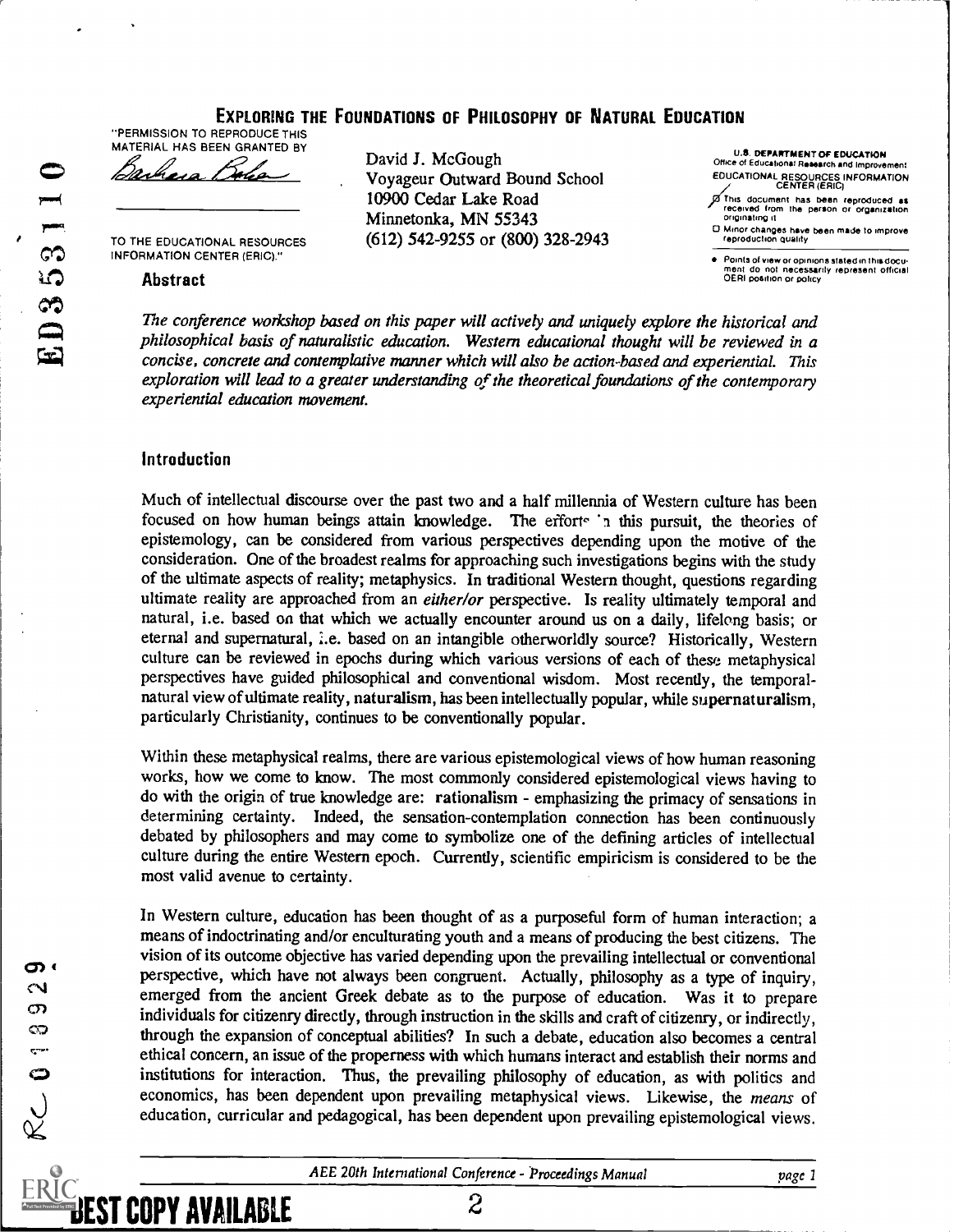Contemporary philosophies of education generally reside within the conceptual framework of naturalism and scientific empiricism.

However, contemporary education practices have maintained numeroustraditional structures which do not authentically reflect this philosophy. In an attempt to come to a greater understanding of the context of contemporary education, this paper will explore the foundation of naturalism as a philosophy of education by tracing the progression of views regarding the epistemological connection between sensation and reflection. The main theorists to be considered are Plato, Aristotle, St. Augustine, Thomas Aquinas, John Locke, J.J. Rousseau and John Dewey, since their ideas contributed significantly to the development of the current philosophical paradigm of education.

#### THE CLASSICAL EPOCH

During the early formation of Western culture, a number of factors caused the initiation of a previously unrealized discourse on the nature of existence. An attitude of scepticism developed, a sort of critical view, as to the actual certainty of beliefs which had previously been held to be true. As the fallacy of many of these ancient beliefs became realized, the critical perspective grew to encompass questions regarding the very nature of knowledge and reality. The discourse centered upon the debate as to which aspect of the two distinct aspects of human nature  $-$  the objective faculties of the senses or the subjective abilities of contemplation  $-$  could best lead to ultimately true knowledge. Such inquiry formed the essence of dualism - viewing things and ideas as consisting of competing opposites.

#### Plato (427-347 B.C.)

The pre-Socratic Greek thinkers initiated the discourse and the dichotomy of views. However, it was Plato, based on the views of his mentor Socrates (c. 470-399 B.C.), who initially organized the discourse into a complete contemplative system, thus fabricating the earliest sustainable philosophical perspective. As a means of understanding the truth of intangible ideas such as justice, truth, goodness and beauty, Plato devised a metaphysical theory of their actual existence based on the concept of ideal Forms. In such a view, referred to as idealism, realism is based upon unchanging, eternal, universal Forms which exist in a supernatural state and which act as archetypes for the concepts which are depicted in the world around us in various degrees of correctness. For Plato, the Forms are eternal and divine. This same theory of Forms can be used to explain tangible items. As an object is the true source of its shadow, and the shadow a mere, unreliable image of its source, so the cup next to me is an imperfect rendition of the actual, ideal conceptual Form of a cup. Similarly, the human body is but a rendition of an ideal conceptual Form. However, the human being also consists of a separate intellectual faculty, the mind, which distinguishes us from other living beings. Since earthly objects and interactions are imprecise depictions of ideal Forms, it must be that our ability to reason, our rationality, is a more true avenue toward absolute knowledge than is our body and it's the faculty of senses.

Continuing with this framework, Plato developed an epistemology to explain how we can comeclose to, but not quite achieve, knowledge of absolute truth. He theorized that such knowledge is a permanent part of our minds. And that the mind is an aspect of the soul, which resided among the ideal Forms before becoming encased in this wo. 14. Knowledge, then, is innate, contained within our minds from the time of birth. It surfaces to a limited degree through common interactions, but can only be recalled more fully through the use of reason, particularly sustained intellectual discourse of a dialectical style. The ethics of this theory asserts that human interactions and institutions ought to be purposefully oriented toward surfacing individual innate knowledge for the general benefit of society. ٺ

.

кý,

 $\frac{3}{2}$ 

ŧ  $\ddot{\cdot}$ 

÷.  $\ddotsc$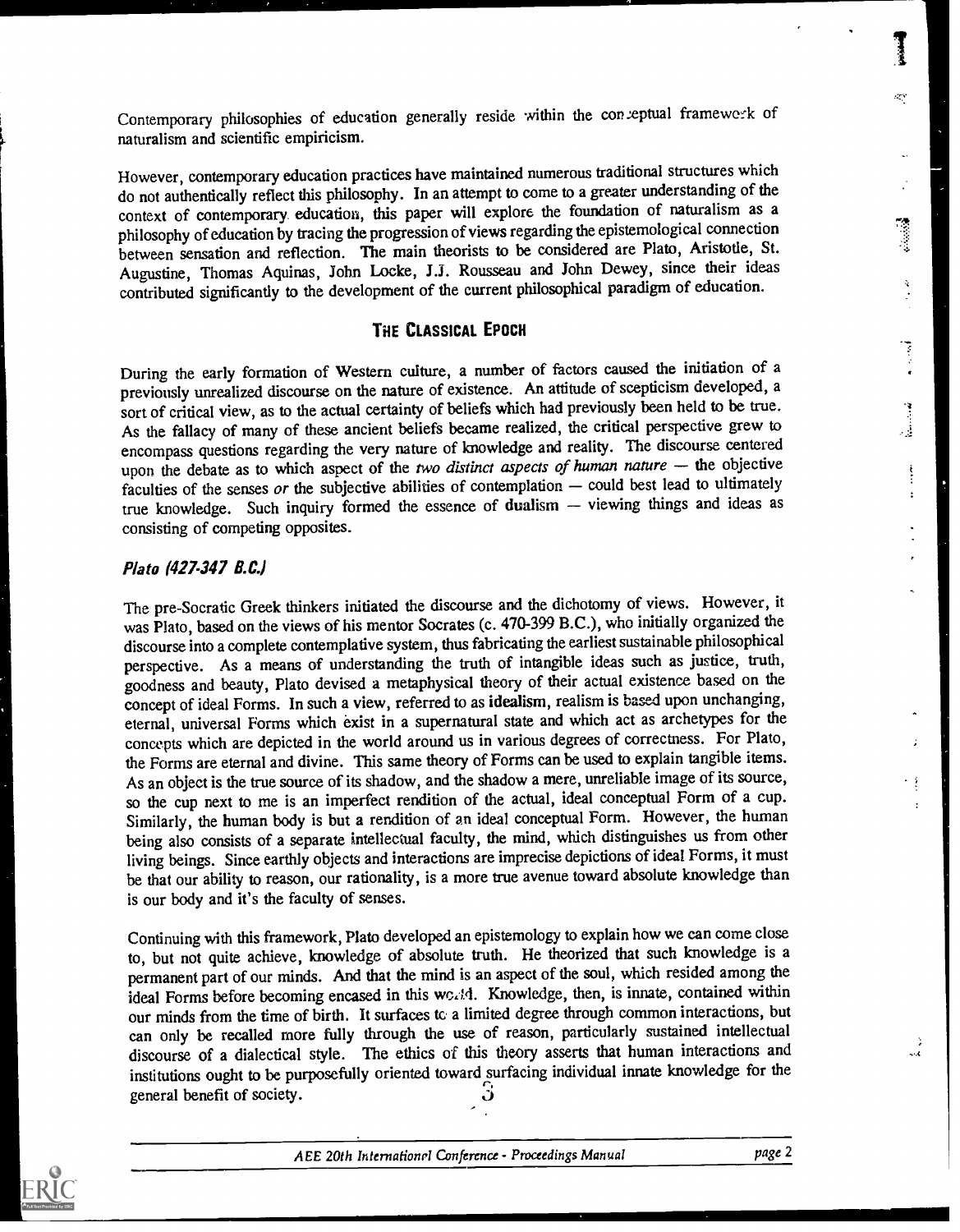Such idealism, supernaturalism, dualism, and rationalism exemplify Platonic thought: the objective ambient stuff, is actually a perception of reality, mere images of essential reality which exists only in the state of ideal Forms divinely originated, which we can come to know through our rational abilities. In this formulation, the significance of contemplation exceeds that of sensation. Thus, formal education ought to be designed to develop conceptual and intellectual abilities. For Plato, as with most ancient Greek theorists, formal learning was for the privileged class since they would be the ones to guide society. The question, then, became how to create a learning environment which could most efficiently and effectively recall innate knowledge. Plato contended that the best such learning environment would be one which fostered a virtuously intimate dialogical relationship between the teacher and the learner thus enabling both to achieve a higher degree of conceptual consciousness regarding the ideal Forms. The etymology of the word education has to do with such virtuously intimate and purposeful sharing. Such a process approach was in contrast to other prominent Greek thinkers and teachers, the Sophists, who favored a more practical and vocational learning environment which viewed the teacher-learner relationship as a purposeful means of imparting specific information and oratory skills.

## Aristotle (384-322 B.C.)

Expanding the dualism of Plato's metaphysics, Aristotle contended that all objects were actually composed of two distinct components: matter, an object's actual physical make-up, i.e. its being (as in "This is a man."); and form, an object's conceptual design, i.e. its beingness (as in "Being a man."). Also for Aristotle, there was an ultimate supernatural realm. However, beyond these basic similarities, Aristotle differed considerably with Plato. Whereas Plato theorized that the supernatural Forms are themselves ultimately real and that objective, ambient images are mere representations which are dependent upon human conception, Aristotle proposed that the objects around us are themselves real, and are, thus, objects which exist independently of human conception. With this view, Aristotle established the basic foundation of realism in contrast to Plato's classic idealism. For Aristotle, the ultimate supernatural is a causer of change instead of a source of reality.

Aristotle developed an epistemological perspective which extended realism. Humans are unique beings in that they have been endued with a mind, the intellectual aspect of their form, which provides the opportunity from rationality. We use this rationality to come to understandings through sensation (absorbing information of the objective world) and abstraction (conceptualizing from that information). In this way, all knowledge begins with experience, and exudes from reflection. Since reality is temporal and natural for Aristotle, his ethical theory indicates that the ultimate good to be achieved by humans is "happiness", which he considers to be the fullest "exercise of natural human faculties" in accordance with intellectual and moral virtue, e.g. to live a moderate and balanced life of pleasure, socialization, and contemplation.

Thus, while maintaining basic aspects of Plato's philosophic formulation  $-$  dualism, supernaturalism and rationalism - Aristotle also launched considerably different views which led to the later development of realism and naturalism. His epistemological view implies emphasizing the importance of a balance between sensation and contemplation, and the primacy of experience over intellectualization. In agreement with Plato, though, Aristotle signified that the imperative of formal education was to develop individuals' implicit capabilities of intellectual and moral virtue beyond explicit skills or techniques. Unfortunately, he did not formulate a comprehensive and sustainable. philosophy of education. Instead, formal education throughout Greek and Roman time remained verbalistic and continued to revolve on the debate over which method - Plato's process approach of dialectical speculation or then Sophist's means approach of practical oration - would be most effective in achieving the mythical ideals of best citizenship.



AEE 20th International Conference - Proceedings Manual page 3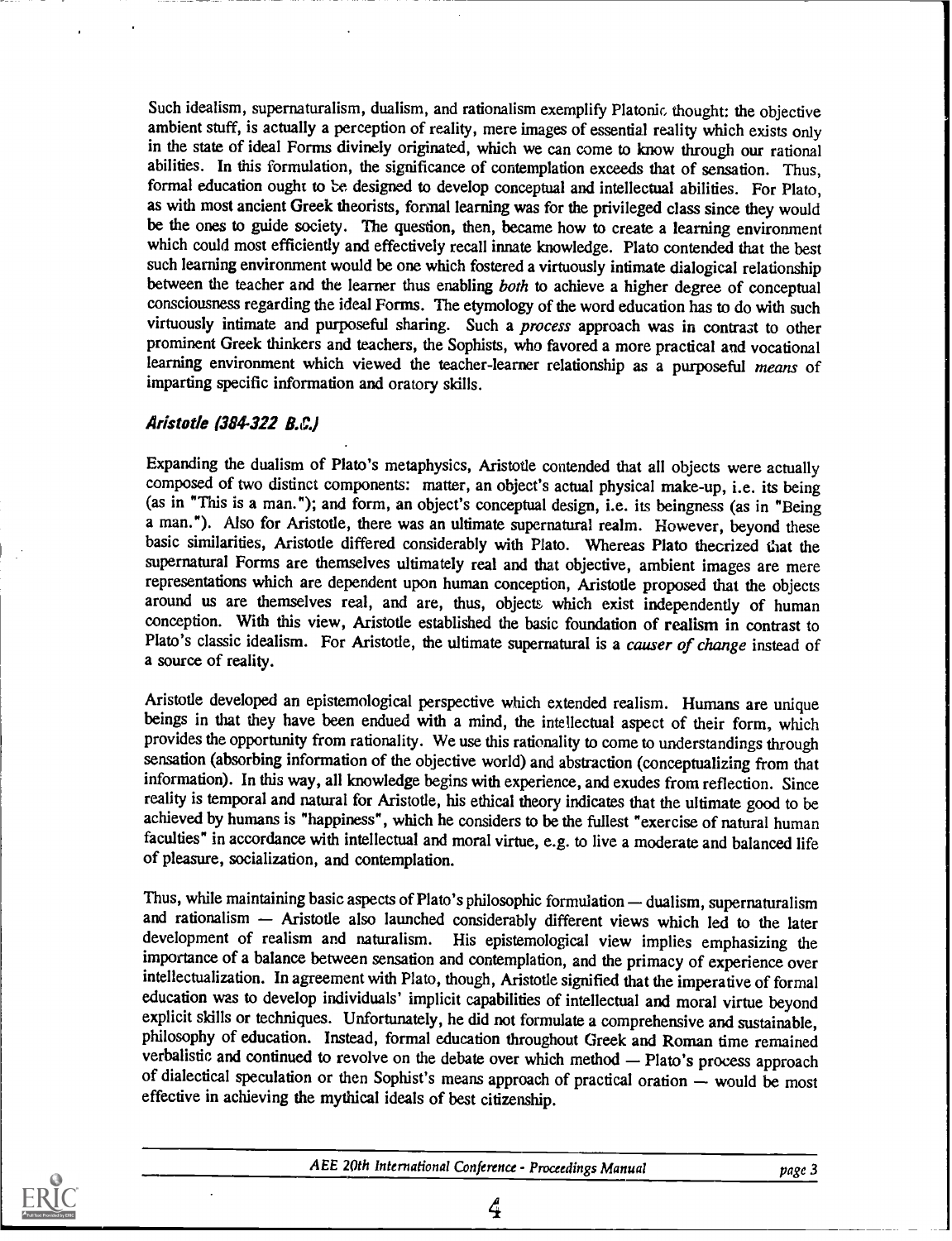# The Christian Epoch

Intellectual thought between the disintegration of the Roman Empire in the fifth century and the emergence of modern philosophy in the mid-seventeenth century was dominated by Christian Theology. Grand intellectual efforts on the scale of Socrates, Plato, and Aristotle were less frequent during this epoch for many reasons, including the loss of much of ancient Greek writing throughout Roman rule and the decentralization of Medieval societies. Only two theorists developed prevailing views: St. Augustine and Thomas Aquinas. Both of these views and their many adjuncts remained congruent with versions of Platonic and/or Aristotelian philosophy except for the significant addition of God.

## St. Augustine (354430)

St. Augustine developed the classic Christian Theology. He maintained the theme of Platonic dualism of reality contending that all objects consist of substance and faculties. Humans consist of body and soul. He also proposed that the true forms of objects originate in the mind of God, as does the human soul. However, as with Aristotle, objects also existed as particulars, independent of their form. Thus, coming to know could be initiated with a combination of sensation and contemplation, the powers of human intellect. But, attaining true knowledge meant achieving a union with God which could only be accomplished through pure faith, the power of human will to believe in divine doctrine without objective verification. The use of faith as a means of attaining true knowledge quelled the need for continued critical epistemological exploration.

Augustinian ethics declared that living properly meant to believe and behave in accordance with divine law, as was the norm before the Fall of Adam and Eve. That event marks a turning point in which humans began to chose to act out of accordance with divine law  $-$  sinfully  $-$  thus altering the norm and causing all sorts of problems for future humanity. Basically, Augustine explained the problems of humanity by asserting that ever since the Fall, humans have been born in a state of spiritual deprivation, a sort of inherent emptiness which tends toward evil if not kept in check. The only resolution to such individual and collective spiritual deprivation is the use of the will to maintain and spread faith, over the power of the intellect to sustain and disseminate knowledge. Overall, then, it was faith that had primacy over experience or reason.

In order to best serve the Christian ethic, both formal and informal education ought to be purposefully designed to indoctrinate the under-educated (both youth and the masses in general) in proper behavior and belief as mandated by divine law. This vision supported the widespread advancement of basic skills of literacy, particularly during the Reformation. Spreading the skills of literacy for the sake of indoctrination into the Christian ethic significantly influenced the practice of education. Indeed, it was during this time, and under this vision, that elaborate, formal, compulsory educational systems, elementary to university level, began to be firmly established for the general population.

## Thomas Aquinas (c. 1225-1274)

As a result of the crusades, much of the 'lost' ancient Greek writing was reintroduced to Western intellectuals from the Arabic east. It seems however, that many aspects of Augustinian thought were challenged by Aristotelian thought. Basically, Aristotle viewed ultimate reality and ultimate good as being temporal and natural whereas Augustine viewed them as being eternal and supernatural. The extrapolations of these differences became significant and needed to be addressed. Thomas Aquinas developed a view which served to maintain the prominence of both views by combining aspects of each and in so doing launched a contemporary version of realism. Aquinas managed to



**Inches** 

1<br>|<br>|<br>|

industrial

់

 $\bar{t}$ 

一个小姐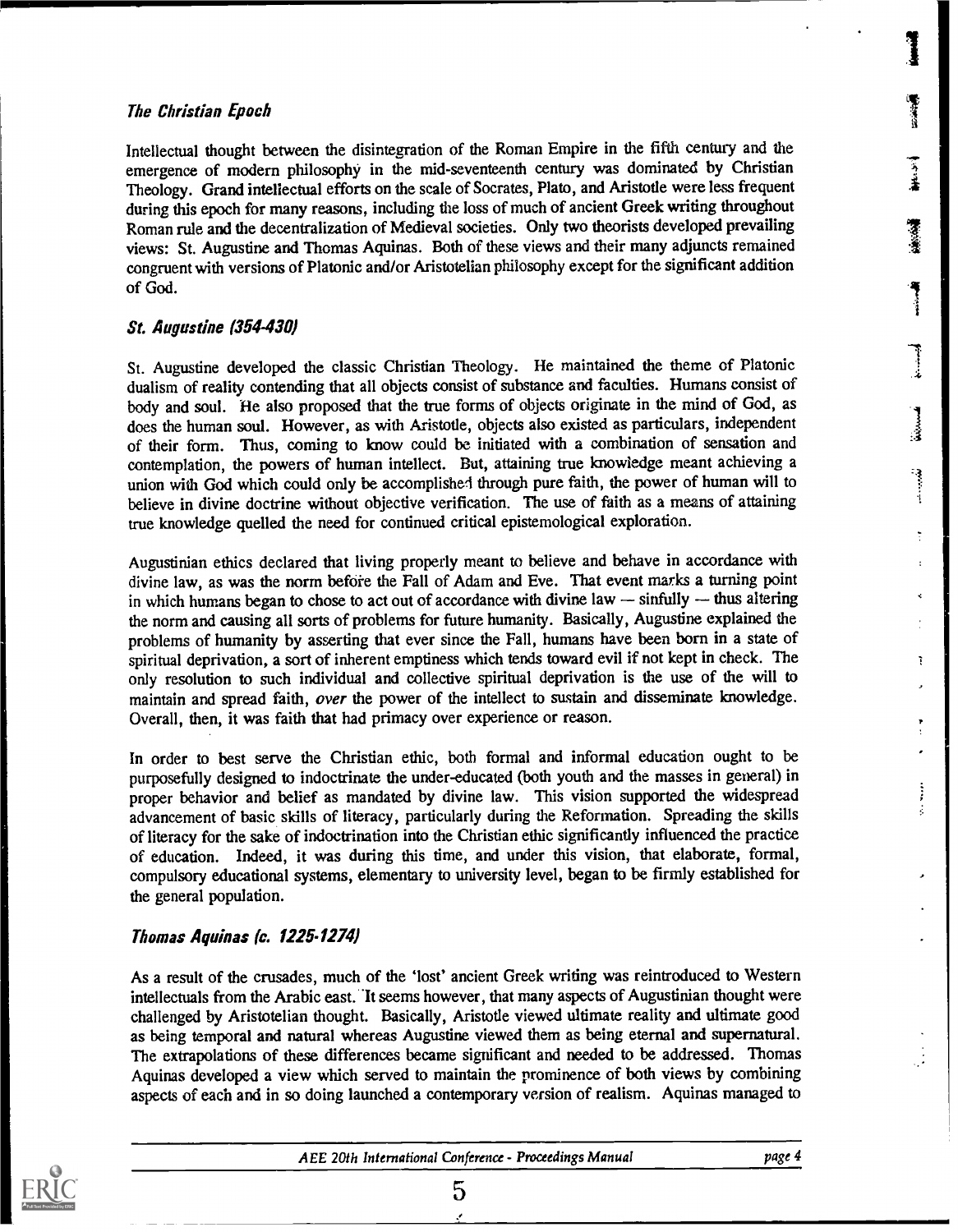do this by further strengthening the metaphysical dualism of previous theorists. He contended that there are actually two realities  $-$  natural and spiritual. The ambient reality in which we function is actual reality governed by a patterned set of natural laws. Instead of a reality of universal forms, the supernatural world exists as a spiritual reality with God as the Creator. The key is that the physical world is a natural manifestation of divine laws. True knowledge of spiritual reality can be approached through faith and divine inspiration while true knowledge of worldly reality can be approached through observation and reasoning. Finally, there are two ethical "goods": the temporal good of worldly happiness which can be gained through appropriate use of reason; and the eternal good of spiritual union which can be gained through compliance with church doctrine.

Aquinas' philosophical views served to support existing educational philosophy, which remained essentially Christian through the Reformation. However, Aquinas did propose influential views on the practice of education. Since, according to Aquinas, true knowledge could be approached through the use of reason and faith, the role of teachers was one of scholar-theologians who pursued an in-depth understanding of their topic through intellectual study and prayer. It then became their moral responsibility to organize and present their findings to students. Based on the primacy of faith, such presentation ought to be done in a very specific manner: beginning with the presentation of self-evident "first principles" (divinely mandated natural laws) and then drawing demonstrable conclusions deductively, by means of syllogistic reasoning. This manner of instruction, which was rooted in Aristotle's method of philosophic inquiry, represents the method of formal inquiry popular at the university level during that time. It became known as the scholastic method and it remains influential at many levels of contemporary teaching.

## THE MODERN EPOCH

Unlike the relative social stability of the previous centuries, Western societies entered a period of consistent change during the fifteenth, sixteenth and seventeenth centuries which served as a transition between the Christian epoch and the Modern epoch. Renaissance thinkers in the early part of this transition period reignited interest in ancient Greek and Roman ways, and shifted intellectual discourse from speculative philosophy and theology toward a more secular, temporal outlook, thus ushering in a new and improved view of classical human-centered existence. Religious reformers during the middle part of this period either accepted or rejected the new humanistic perspective and attempted to devise institutions which would blend it with their views or deny it altogether. Enlightenment thinkers at the end of this transition ushered in the Modern epoch by initiating a challenge to existing paradigms through a reliance on the newly emerging natural sciences of scholars such as Newton. The intellectual discourse on formal education during the transition was subject to the forces of each of these views and was, thus, in a state of continuous flux. In general, it was during this period that education became formal as we know it: with a highly structured literacy-based curriculum, governed by compulsory attendance and regimented interaction, formalized through verbalistic and conceptual pedantic instruction. It was toward the end of this period that education became less subjective and more exacting as it was influenced by the interest in natural science and empiricism, as exemplified by John Locke.

## John Locke (1632-1704)

With An Essay Concerning Human Understanding (1690), John Locke concretely established empiricism as the foundation of sensation-primacy epistemology. In this almost excruciating account of the manner of human understanding, he outlines an empirical view of the way in which we attain ideas, the building blocks of knowledge. (Pure philosophical empiricism, established by later theorists, extends beyond Locke's explanation of the empirical attainment of ideas to claim that all



AEE 20th International Conference - Proceedings Manual page 5

6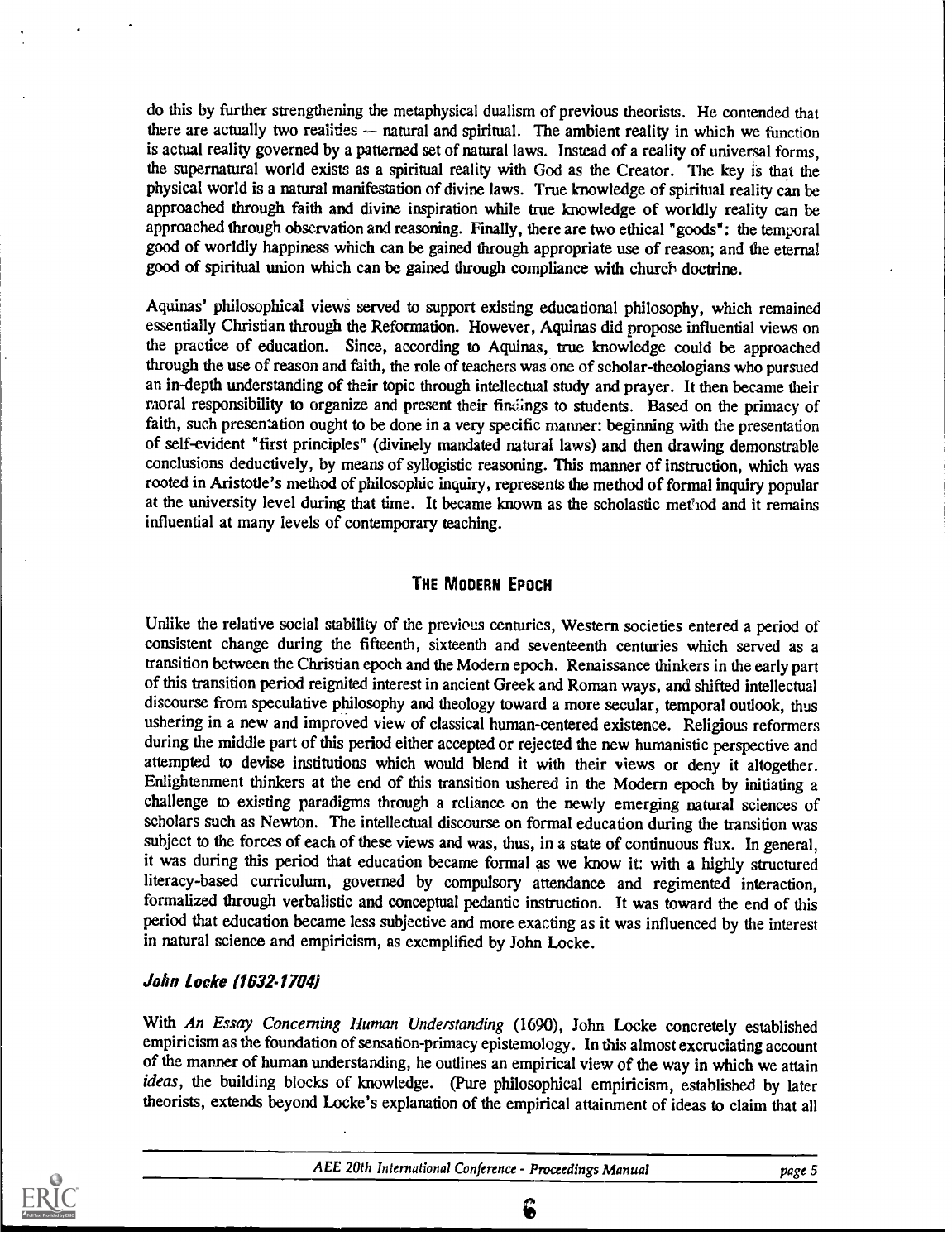existence is a sensation-reaction oriented, thus, leading to behaviorism). Locke began by proving the fallacy of the existence of innate ideas, which had been a cornerstone of Western epistemology since the time of Plato. How is it possible, he asks, for ideas to be innate, as with the mental impressions of the universal Forms that Plato believed we were born with, and yet for some of those ideas never to be noticed or recalled? How is it that if ideas are innate, children and the undereducated do not realize them? He continues with such questioning and other critical arguments then goes on to postulate:

The senses at first let in particular ideas, and furnish the yet empty cabinet, and, the mind by degree of growing familiar with some of them, they are lodged in the memory, and names are got to them. Afterwards, the mind proceeding further abstracts them, and by degrees learns the use of general names. In this manner the mind comes to be furnished with ideas and language, the materials about which to exercise its discursive faculty. And the use of reason becomes daily more visible, as these materials that give it employment increase. But the having of general ideas and the use of general words and reason usually go together, yet I see not how this in any way proves them innate.'

For Locke, then, all of our ideas are based on, "...in one word, experience". There are two origins of these ideas: the objects around us which we encounter through our senses, sensation; and the operations of our minds upon the ideas received through the senses and upon its own internal workings, reflection. In attempting to clearly articulate a process which he believed to be fairly obvious, Locke outlined a specific typology of ideas and mental operations in support of his "new theory of ideas". Simple ideas being those which we receive passively in the most direct and succinct manner from an external object or through the mind's reflection upon its own actions, and complex ideas being various combinations of simple ideas. He goes on to specify types and degrees of knowledge.

Locke applies his empirical view toward metaphysical and ethical considerations as well. Though he maintains the existence of God — since we are certain of our own existence, and know intuitively that "Nothing cannot produce a being"<sup>2</sup>, then something must have produced us  $-$  he implies that the Christian concepts of human spiritual deprivation, free will and faith are not valid. Instead human beings have two faculties: understanding and will. Understanding provides for the opportunity to attain knowledge and to develop desires. Choosing what to do with the knowledge and how to satisfy the desires is the operation of the will. However, the choices that one makes are influenced by the ideas which one has, which are dependent upon one's environment and personal history of experiences. Instead of being spiritually deprived yet innately knowledgeable, and having a free will to chose to live in, or out of, accordance with divine law, human beings have a mind which begins as a blank slate upon which individual experiences make impressions, thereby imparting basic knowledge and influencing future choices. These choices will be made depending upon what will produce the highest good for the individual. This perspective was based on his view that pleasure and pain are the essential motivators, yielding an inherent sense of self-centredness and self-preservation. Ethically, it is our moral obligation to create social systems in which it is recognized that the highest good for the individual can also be the highest good for the community. Furthermore, we ought to implement civil laws in accordance with natural laws (which are manifestations of divine law) to establish individual compliance with wider social norms. The role of education is to produce citizens who are knowledgeable and imbued with a sense of moral

Ĵ.

÷,  $\frac{1}{2}$ 

 $\hat{z}$ 

 $\begin{smallmatrix} 1 & 1 \\ 1 & 1 \end{smallmatrix}$  $\epsilon$ 

> ÷, J.

> > ŧ

Ş

 $\mathbf{r}$ 

÷

p.72; An Essay Concerning Human Understanding

<sup>2</sup> p. 379; An Essay Concerning Human Understanding 7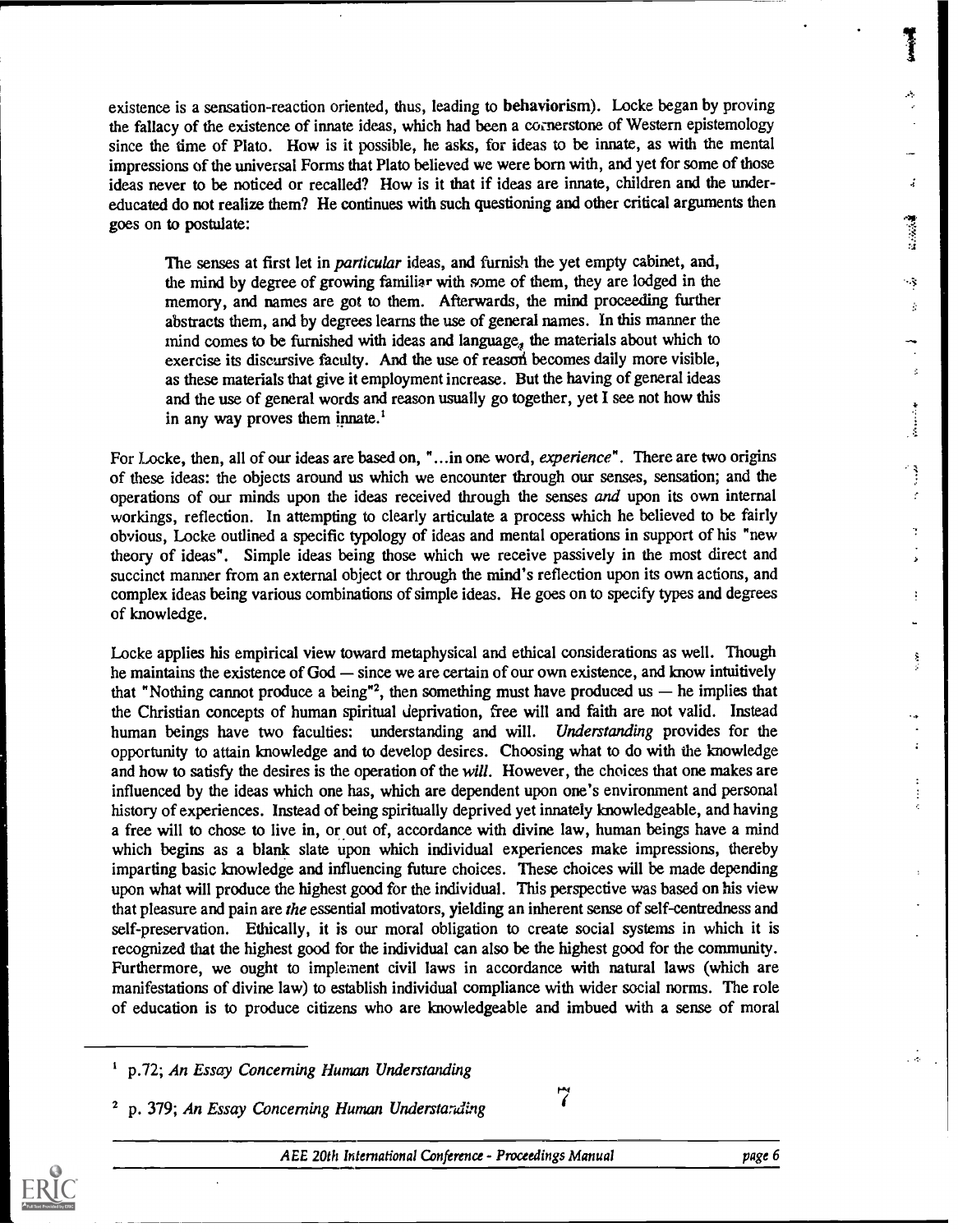#### responsibility.

Indeed, by asserting the error of innate ideas and declaring the "new theory of ideas", Locke significantly supported the view of education as an ordinary part of the natural process of human development. In this view, human development would function in accordance with natural law when unrestrained by human intervention, yet *purposeful* human intervention could enhance individual and collective human knowledge. The means of such purposeful intervention ought to be in accordance with the natural process of human development. This implies that the best way to increase knowledge would be to expose learners to a variety of situations so as to develop a multitude of ideas and then to have them compare and contrast those ideas so as to come to new ideas and more complex knowledge. Such an inductive learning process is in contrast to the deductive learning process based on the scholastic method which remained prevalent in formal education during Locke's time. Instruction in such a Lockean system would probably be experience-oriented (both tactile and dialogical experience), student-centered, and involve substantial reflective time. However, despite the potential effects of this view of knowledge to naturalize education, Locke and the empiricists which followed him, had little direct influence on formal educational practices. Education based on nature's ways would need to be described in a somewhat less abstract, more dynamic manner. Enter J.J. Rousseau.

## Jean Jacques Rousseau (1712-1778)

Rousseau's work regarding education was less speculative than that of other theorists reviewed here. Instead of writing on the nature of existence, the pathway to certainty, or the potential of ultimate reality, in *Emile* (1762) he wrote about the educational relationship between a mythical, privilegedclass boy, Emile, and his tutor, Rousseau. An overall premise regarding human nature is summarized in the first line of the book, "Everything is good as it comes from the hands of the Maker of the world, but degenerates once it gets into the hands of man". Human beings are actually inherently good and filled with potential. It is the destructiveness of the social systems in which they live that acts to cause their degeneration. However, if left to a fully unattended maturation they would surely wither even more so. Thus, educational processes need to be designed which will support a proper maturation process, at the rate and within the style of each individual learner. Concurrently these systems must avoid the destructiveness of processes which attempt to control maturation, for the benefit and ease of the teacher or system. Such a supportive process would necessitate an attitude whereby the learner is viewed as an individual and unique human person from the time of birth onward, instead of being viewed as a common entity to be enculturated and developed through a standard, predetermined procedure.

In the story, Rousseau takes Emile to live in the isolation of the country, where he can grow unrestricted by the artificial constructs and norms of the degenerative social environment of the town. Throughout his upbringing, Rousseau continues to have Emile use the physical natural environment as a direct and indirect guide to knowledge, values, and truth. The story depicts a form of education which considerably extended the view of naturalism, which advocated the properness of living in accordance with the natural environment and natural laws, toward a radical view of living by means of nature's ways. Such an extension has endued Rousseau's ideas with an air of quaint naivete and impracticality yet underlying authenticity which has become known as romanticism. Considering the story beyond the restraints of a "How To" guide, however, allows it to be viewed metaphorically as an indicator for natural education. It provides many direct suggestions, as well as indirect overall principles for the purposeful creation of practical learning situations which are closely in accordance with human nature, human interaction, and human development. These principles can be used as a foundation for the creation of learning environments which are naturally inductive and experiential and are thus applicable throughout educational



රි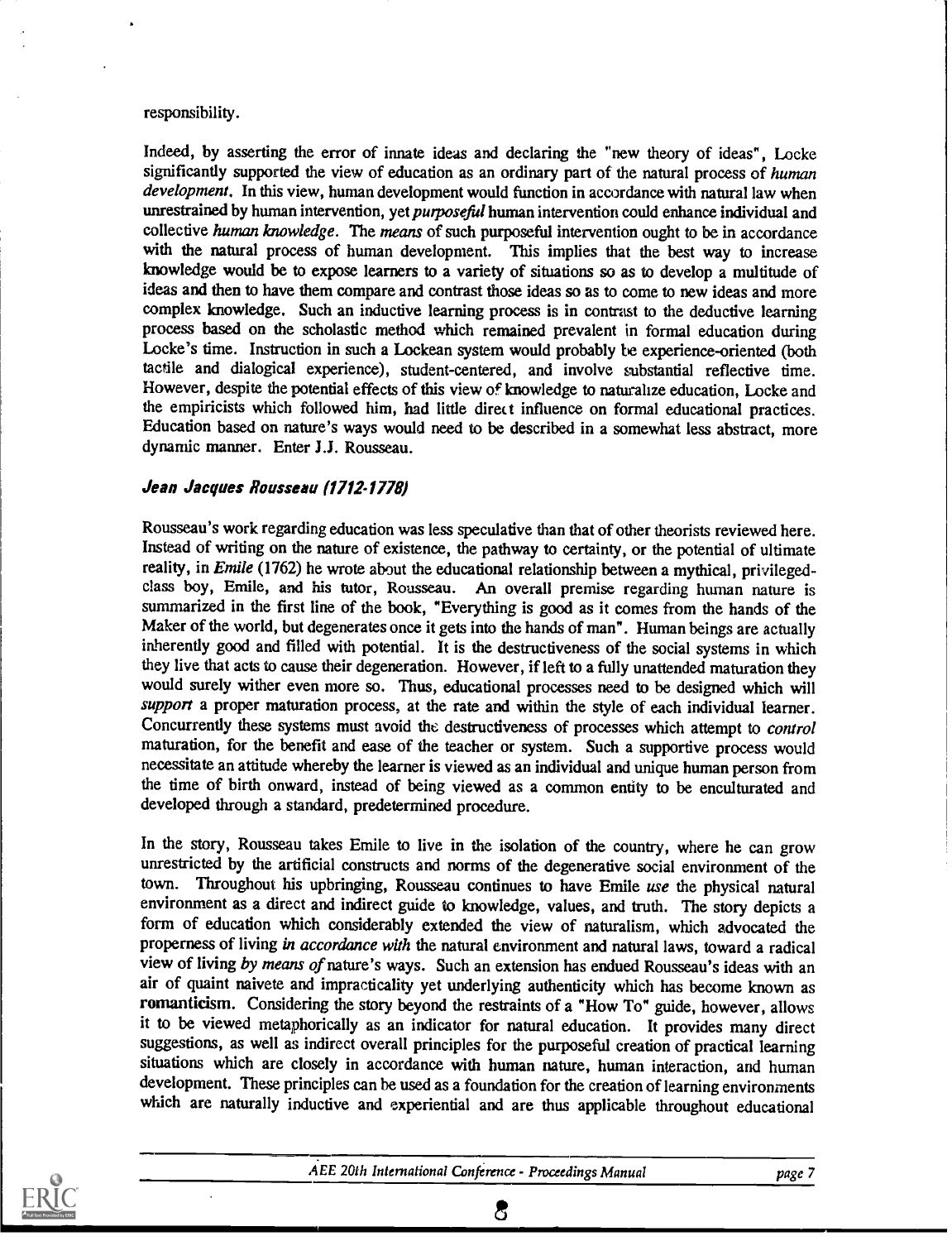situations. Examples of these guiding principles are:

- recognizing the vitality and distinctiveness of natural stages of human development from infancy to young adult  $-$  dependence to independence to interdependence
- following the learner's natural curiosity and providing appropriate learning situations at appropriate times through experiences
- allowing the learner to struggle with problems and discover solutions,; enabling the learner to induce concepts through reflective dialogue and questioning; acknowledging and affirming the learner's emotions
- combining disciplines and domains (intellectual, physical, moral, spiritual)
- paying attention and serving to balance the androgynous dualism of human nature

(This last point is speculatively abstracted from the equally attentive yet procedurally different educational processes provide for Emile and Sophie, neither of which was complete until they were combined together. as in Emile and Sophie's marriage.)

having the tutor/educator work as a guide and companion using instruction which is learnercentered and experiential, never pedantic

Rousseau's ideas were philosophically appropriate for his period, following and based on the optimism and certainty of natural science, yet they did not have a great effect on existing educational structures. However, they have significantly influenced educational theory over the years, particularly with the notion of treating children as individual learners and attempting to identify with greater clarity the natural periods of human growth. The most practical and valid rendition of natural education came through Johann Pastalozzi (1746-1827); an educator who attempted to formalize many of Rousseau's thoughts and to implement them in a number of schools in Switzerland. Pestalozzi became quite well known and his schools became models and training centers for natural education. However, as primarily a practitioner, he, like Rousseau, developed a body of conventional wisdom regarding natural education, much of which remains relevant and influential, as opposed to a sophisticated philosophy of naturalistic education. Theories and methods of natural education found some support and limited implementation in England and the United States, though in one of the most widespread interpretation of Pestalozzinism (Charles and Elizabeth Mayo in England and Edward Sheldon in the U.S.), a major component was disregarded  $-$  the need to pay attention to the learner's emotional well-being. And so "natural education" became a pedagogical tool resembling an inductive question and answer session (undoubtedly more effective and rewarding than the traditional verbalism and memorization), once again losing sight of the significance of the relationship between the teacher and the learner  $-$  the *relational dynamic*  $-$  that the ancient Greeks viewed as a virtuously intimate and equivalent sharing.

## John Dewey (1859-1952)

John Dewey's ideas exemplify the thinking of the Modern epoch by building upon and extending the views of many of the theorists and scientists since the time of Locke who gradually moved primarily intellectual discourse from Christian theological supernaturalism toward scientific naturalism. He proposed an outlook which challenged the very core conceptions of previous Western philosophic formulations and which also challenged the means of accepted philosophic inquiry. Dewey's ideas were significantly influential during the early half of this century and continue to be interpreted and expanded.



AEE 20th International Conference - Proceedings Manual page 8

ts

÷,  $\ddot{\mathbf{x}}$ 

 $\ddot{\cdot}$  $\ddot{\cdot}$ 

> $\ddot{\cdot}$ ř.

> > $\cdot$

ł

٠ų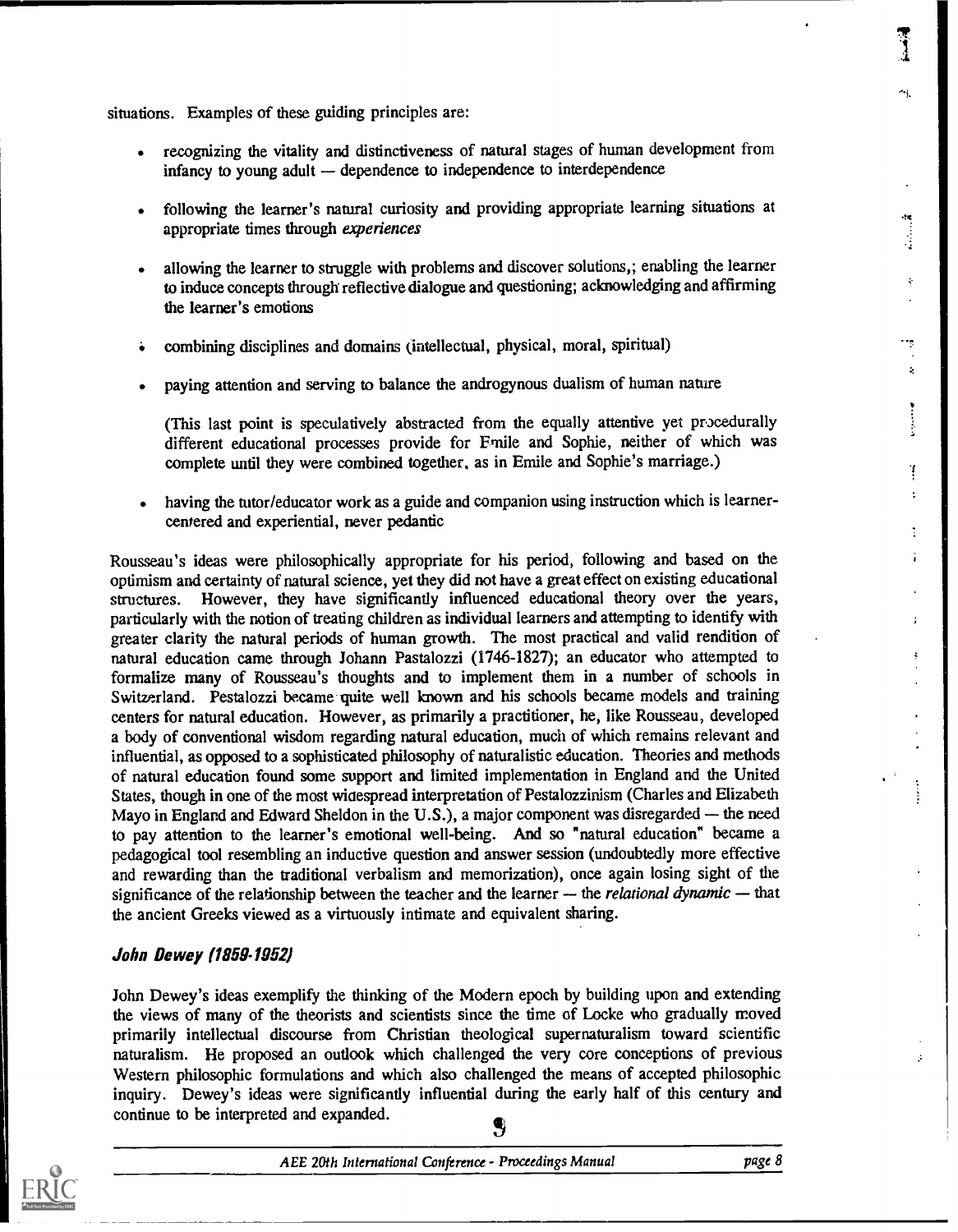Based in a biological and evolutionary perspective of the organic, interconnected nature of all living beings, Dewey proposed a view of reality as human interaction with "other". Whereas all previously dominant Western views postulated some sort of external reality, either ultimately supernatural or ultimately natural, Dewey maintained that reality is more so embedded in the meaning of experience. This notion opposes the central metaphysical tenet of dualism by This notion opposes the central metaphysical tenet of dualism by considering human nature as a whole organism, and as a part of the whole organism of nature. It also redirects the traditional epistemological consideration from how we come to know, which emphasizes a sensation-contemplation connection, to how we make meaning, emphasizing an experience-reconstruction connection. In this way, meaning is a part of each unique experience within the context of that experience, and can be enriched as the experience is intellectually reconstructed. Life is a continuous movement from problem-situation to problem-situation which pose perpetual possibilities for making meaning. Dewey believed that the way to gain more `advanced' knowledge was to be pragmatic instead of purely speculative. He proposed approaching life's problem-wtuations by means of a general application of the scientific method  $-$  developing a deductively determined hypothetical solution, experimenting with it, reflecting upon the attempt and the entire experience inducing new meaning. Such experimentalism can lead us eventually to attain a "warranted assertability", the most practical form of knowledge, as opposed to absolute truth, which does not exist. The ethical aspect of Dewey's view of humans as a whole organism, has us holding values as an inherent part of our social nature. The problem situations that we face individually and collectively provide ongoing opportunities to make value choices and to take responsibilities for the consequences. Individuals versed in proper problem solving will develop moral intelligences in congruence with natural human values. The purpose of education, then, is to teach a method of inquiry which will best enable learners to develop such self-sustaining congruent moral intelligences. The proposed method is experimentalism, and the means of teaching it is to have the learners use it in all learning environments, formal and informal.

Dewey's view had a great impact on formal education. The Progressive Movement in the early decades of this century, adopted and adapted his pragmatic perspective and attempting to gain general acceptance for "learning by Doing". As well, Dewey contributed to a growing acceptance for "Learning by Doing". As well, Dewey contributed to a growing acceptance of scientific study and the use of the scientific method in schools. Nevertheless, as with Plato and Pestalozzi, much of Deweyian philosophy has not been authentically disseminated, particularly in regard to Dewey's assertion that formal education must develop each individual's sense of social and moral responsibility  $-$  again, the *relational dynamic*  $-$  as well as their intellectual ability.

The radical shift in Western thought accompanied by Dewey's assertion of the wholeness of human nature, and all of nature, is recently being more fully realized. The broad implications for such a view are significant as it challenges the extensive divergent dualism of Western culture which began with the ancient Greek debate as to the best means of educating youth: whether by developing either practical skills or general intellectual abilities. Through a Deweyian view, they are equally powerful and crucial since they both provide avenues of experimental inquiry. If they were balanced together, they would provide a much more effective pathway for human development than either could achieve alone. Other such dichotomies abound and have hindered human development under the inherent competitive necessity of either/or relationships in which one must dominate the other: mind vs. body, human vs. nature, worldly vs. spiritual; masculine vs. feminine, rich vs. poor, oppressor vs. oppressed. These dichotomies are being critically addressed in currently emerging theories and views - postmodernism, liberationism, feminism - which urge the value of balanced and congruent relationships over divergent relationships. Within such views may dwell the next epoch of Western intellectual discourse.

10

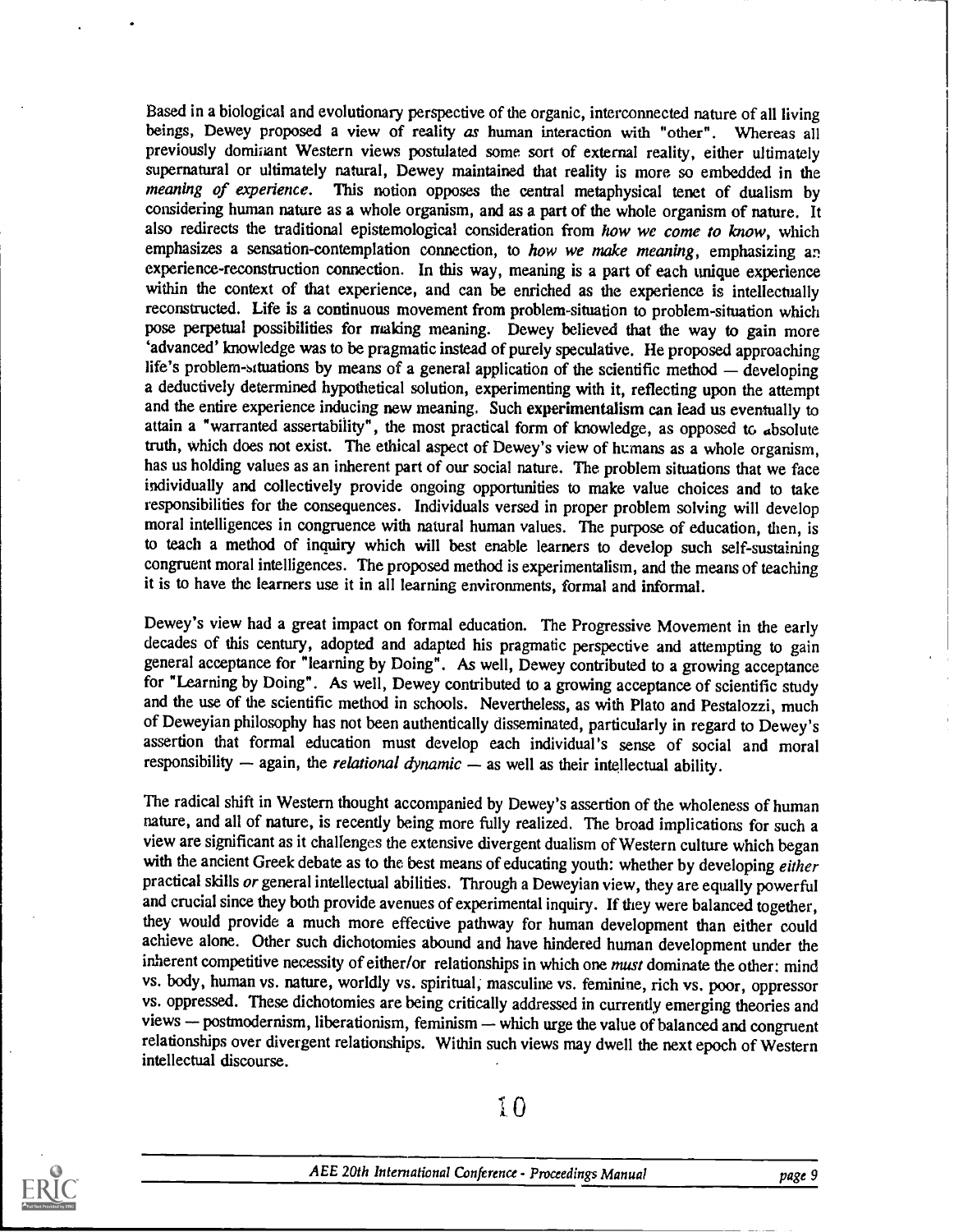#### **Summary**

This paper has attempted to explore and trace the progression of views which supported the emergence of naturalism in educational philosophy. The exploration was focused on prominent epistemological views of the relationship between sensation and contemplation. Three overall epochs of intellectual study have been considered in overview of Western culture: the classical period during which Plato established the paradigm for philosophic inquiry and initiated dualistic formulations, and Aristotle declared the reality of ambient objects providing the basis for realism; the Christian period during which Augustine established the core of Christian theological supernaturalism and Aquinas blended Christian and Aristotelian thought; and the Modern period during which Locke introduced scientific thinking into philosophic discourse thus extending realism into naturalism, Rousseau fixed naturalistic ideology into conventional thought, and Dewey formalized a naturalistic, organic philosophy. Connected views of educational theory and practice have also been examined: classical education for the privileged class focused on either practical skills of oratory or conceptual intellectual abilities; widespread and formal Christian education was used as a means of religious indoctrination focusing on spiritual salvation; and modern education focuses more on individual, natural development and is moving toward teaching a process of inquiry instead of strict procedures of action and reaction.

It certainly seems clear, from this overview of philosophic thought, that education can be considered a natural aspect of human development. And that it can be purposefully influenced for the benefit of an overall visionary good. Furthermore, it becomes clear that Western educational thought has moved in general accordance with philosophical thought, both of which began divergently and abstractly and have become more humanly central. Let insight provides for both optimism and abstractly and have become more humanly central. anxiety regarding the current educational reform movement. Optimism about the potential for it to usher in a dramatically ;more fulfilling view of holistic human development than traditional views have provided. Anxiety about the potential for the fear of change to overcome conventional wisdom thus causes a reversion to traditional methods. However, as in the view of newly emerging intellectual thought, such optimism and anxiety are the balanced halves of the potential whole. True growth is emotional, thus, when fear is high, change is possible.

#### References

Beck, R.H. (1985). Plato's views on teaching, Educational Theory, 35:2, 119-134.

Dewey, J. (1933). How we think. D.C. Heath and Co.

Dewey, J. (1938). Logic: The theory of inquiry

Edwards, P., (ed.) (1967). The encyclopedia of philosophy. Macmillan Publishing Co.

Freire, P. (1990). The pedagogy of the oppressed, Continuum.

Gutek, G.L. (1972). A history of the Western educational experience. Waveland Press.

Locke, J. (ed.), Woozley, A.D. (1964). An essay concerning human understanding, Meridian.

Kurth-Schai, R. (1992). Ecology and equity: toward a rational reenchantment of schools and society, forthcoming in Educational Theor, Spring 1992.



iY

Ť Ť

ł,

Ĵ,

建设设备

ą Ĵ,

Ì  $\ddot{\cdot}$ 

ŧ

 $\ddot{\cdot}$ 

 $\ddotsc$